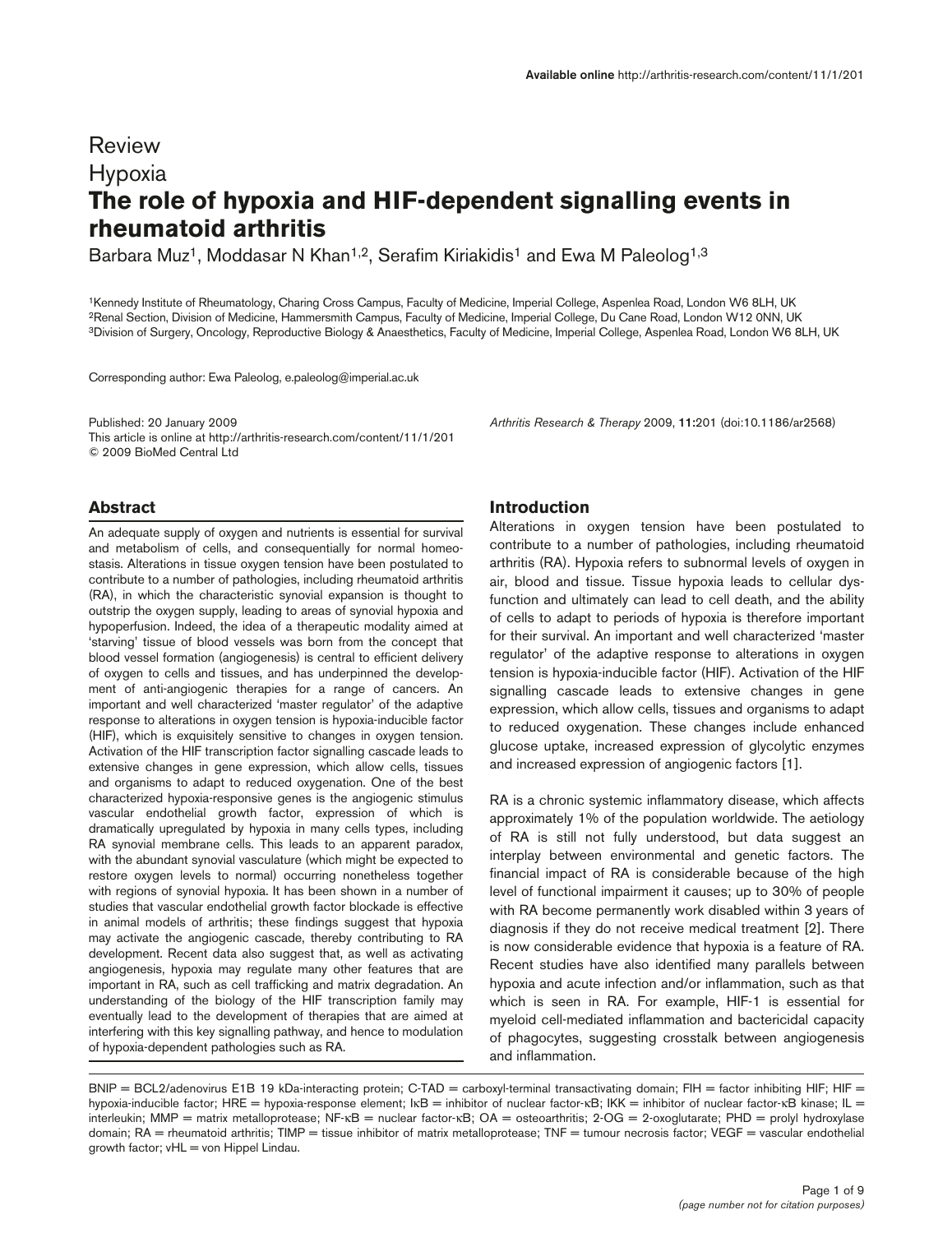This review series examines the evidence for hypoxia in inflammatory and destructive joint disease, and discusses the interplay between alterations in oxygen tension, vascularity and inflammatory signalling pathways. In the present review we focus on current knowledge of the regulation of the HIF pathway, and then consider the potential role of hypoxia in the pathogenesis of RA.

## **Why is hypoxia a feature of rheumatoid arthritis?**

Tissue hypoxia results from an inadequate supply of oxygen, with resultant effects on biological functions. Within the context of tumours, hypoxia is a well described phenomenon, arising from a hyperplastic response by the tumour cells that leads to an increased distance from pre-existing blood vessels. Because arthritic synovium is also characterized by an altered proliferative response, it is not surprising that hypoxia is also thought to contribute to RA development. At this point, it is worth noting that there is little agreement about what constitutes 'hypoxia'. Oxygen tensions under physiological conditions range from arterial blood levels to much lower tissue levels. Many studies *ex vivo* consider oxygen tension in relation to atmospheric oxygen levels, namely 20% to 21% oxygen, which is higher than *in vivo* oxygen levels. Moreover, some authors' definition of 'hypoxia' may actually be more analogous to physiological 'normoxia', with studies performed at 5% to 7% oxygen. The studies described in this review all utilized levels of oxygen below 5% when describing the effects of 'hypoxia'.

With regard to RA, the environment in the inflamed joint is characterized by a low partial pressure of oxygen. The first study demonstrating the hypoxic nature of rheumatoid synovium was carried out more than 30 years ago. Mean synovial fluid oxygen in RA knee joints was reported to be lower than in osteoarthritis (OA) patients or in traumatic effusions in otherwise healthy control individuals [3]. An interesting study also reported an inverse relationship between synovial fluid oxygen values and synovial fluid volume [4]. Despite these intriguing observations, it was only recently that we were able to measure synovial oxygen tension in RA patients directly using a highly sensitive gold microelectrode [5]. We observed that synovial tissue in RA patients was indeed hypoxic, with oxygen lower than in noninflamed synovium in patients without RA. The median oxygen in patients with RA was 26 mmHg (range 18 to 33 mmHg, equivalent to 2% to 4%), as compared with 74 mmHg in patients without RA (range 69 to 89 mmHg, equivalent to 9% to 12%). Furthermore, in a number of RA patients we were able to obtain matched measurements from invasive and encapsulating tenosynovium and from joint synovium, and we found that oxygen in invasive tenosynovium was 43% lower than in matched joint synovium, and 28% lower than in matched encapsulating tenosynovium. This suggests the existence of hypoxic gradients within RA synovium, and provides a potential mechanism for tendon rupture in RA patients, which could be driven by

hypoxia-mediated upregulation of angiogenic and matrixdegrading factors.

A number of factors are believed to interplay to produce the hypoxic environment. As mentioned above, the formation of a hyperplastic inflammatory mass increases the distance between proliferating cells and their nearest blood vessels [6]. Several studies have demonstrated that the oxygen consumption of the RA synovium is elevated, possibly because of the increased proliferative activity of synovial cells, and that glucose is oxidized via an anaerobic, rather than aerobic, pathway [7,8]. A recent study assessed whether synovial proliferation (assessed by ultrasonography as visible synovial thickening and nodular or villous appearance) differentially affects hypoxia in RA and OA. No difference was found between the OA patients with and without synovial proliferation in terms of synovial fluid oxygen, whereas RA patients had both increased proliferation and significantly lower synovial fluid oxygen levels, suggesting that the proliferative response may have different impacts on synovial oxygenation in RA and OA [9]. These findings of an anaerobic and acidic microenvironment have been supported by nuclear magnetic resonance spectroscopy, confirming the presence of low molecular weight metabolites, consistent with hypoxia [8]. Movement has been also proposed to result in intra-articular pressure exceeding synovial capillary perfusion pressure [10]. The raised pressure further compromises the vasculature and exacerbates the already ischaemic environment. Furthermore, these cycles of hypoxia-reperfusion are likely to generate reactive oxygen species, as has been demonstrated using electron spin resonance spectroscopy [11]. The data in RA patients are supported by findings showing reduced oxygen levels in the joints of arthritic mice [12,13].

## **The HIF transcription factor signalling pathway**

The alterations in synovial oxygen tension that are observed in RA synovium are likely to exert effects on the HIF transcription factors, which are considered to be the 'master regulators' of cellular responses to changes in oxygen tension. The HIF family was first analyzed and defined through studies of the glycoprotein hormone erythropoietin [14], which regulates red blood cell production. To date, it has been established that approximately 1% of all human genes are regulated by HIF, including genes that are involved in angiogenesis (in particular vascular endothelial growth factor [VEGF]), as well as apoptosis, vasomotor control, erythropoiesis and energy metabolism. HIF is a heterodimeric transcription factor that is composed of two different subunits: HIF-α, which is oxygen regulated, and HIF-β, which is expressed constitutively in the nucleus [15]. There are at least two  $\alpha$  subunits, termed HIF-1 $\alpha$  and HIF-2 $\alpha$ . Regulation of HIF-dependent gene expression requires  $\alpha$  subunit accumulation in the cytoplasm and translocation into the nucleus, which enables it to dimerize with β subunits of HIF. The HIF heterodimers are then recognized by co-activators and bind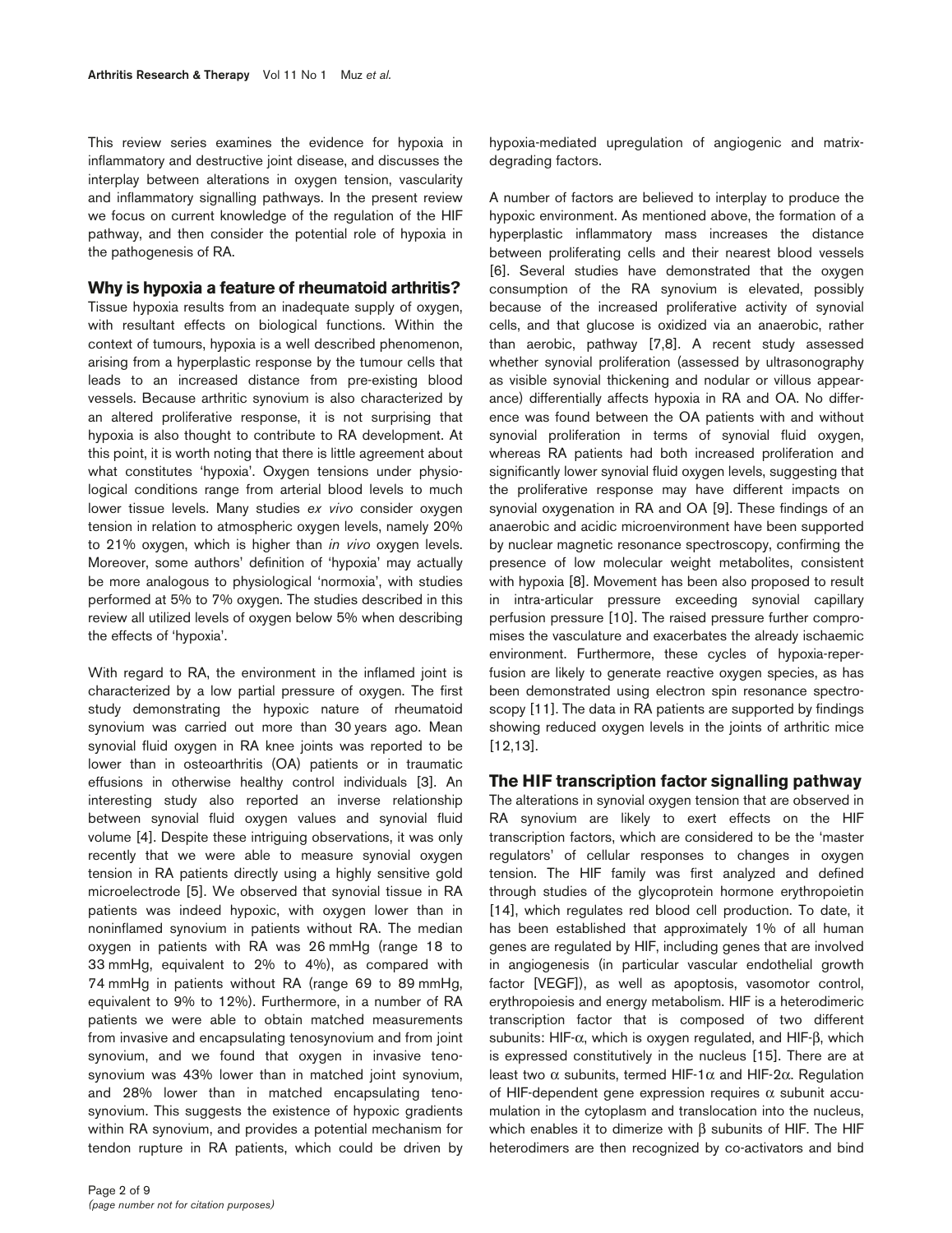## **HIF: regulation by prolyl hydroxylases**

In 1996, Jiang and coworkers [16] described that maximal levels of HIF-1α protein in HeLa cells exposed *in vitro* to different oxygen concentrations were observed at 0.5% oxygen, suggesting that HIF was possibly a cellular oxygen sensor. The main regulators of HIF-α post-translational modifications were subsequently characterized as oxygenases governed by oxygen, 2-oxoglutarate (2-OG), iron (Fe2+) and ascorbic acid (collectively termed HIF prolyl hydroxylase domain [PHD]-containing enzymes), and factor inhibiting HIF (FIH). HIF-α subunits encompass an oxygen-dependent degradation domain, responsible for hypoxic stabilization of α-subunits, and two transactivating domains, namely the amino-terminal transactivating domain and the carboxylterminal transactivating domain (C-TAD). The C-TAD has been shown to interact with co-activators such as p300 to activate transcription. Further upstream of the transactivation domains, a contiguous basic helix-loop-helix and Per-Arnt-Sim domain creates a functional interface for dimerization of  $HIF-\alpha$ with HIF-β and binding to HRE. The PHD enzymes hydroxylate proline residues in the oxygen-dependent degradation domain, thus making HIF-α recognizable by the von Hippel Lindau (vHL) tumour suppressor protein/E3 ubiquitin ligase [17], which leads to polyubiquitination and proteolytic destruction of α subunits by the 26S proteasome. Thus, under conditions in which oxygen is limiting,  $HIF-\alpha$  subunits accumulate and activate transcription of HRE-containing genes.

The PHD enzymes were first described by Epstein and coworkers [18] through a forward genetic approach to screening candidate 2-OG dependent dioxygenases in *Caenorhabditis elegans* and termed PHD-1, PHD-2 and PHD-3. The enzymes were also identified and described by other groups on the basis of similarity to mammalian procollagen prolyl-4-hydroxylase. The expression of PHD isoforms is highly variable between tissues, and they are also partitioned differently between nuclear and cytoplasmic compartments [19]. There is also substantial variation in the relative expression of the PHD isoforms in different cells, with PHD-2 being the most abundant HIF prolyl hydroxylase. Specific 'silencing' of all three enzymes using short interfering RNA has shown that PHD-2 is the major player in stabilizing HIF in normoxia in most, but not all, cell lines. Although PHD enzymes regulate stability of HIF and thereby induce cellular adaptations in response to hypoxia, it remains largely unknown how these enzymes are regulated. PHD-2 and PHD-3, and to a lesser extent PHD-1, are strongly induced by hypoxia in many cell types, thus resulting in the increased  $oxygen-mediated HIF- $\alpha$  degradation that is observed after$ long periods of hypoxia [20,21].

The recent generation of mice with specific global or conditional inactivation of each of the three PHD enzymes is

very promising and will promote better understanding of the functions of the enzymes. Mice homozygous for targeted disruptions in PHD-1 and PHD-3 genes are viable and appear normal. In contrast, targeted disruption of PHD-2 in mice led to embryonic lethality between embryonic days 12.5 and 14.5, caused by severe cardiac and placental defects, suggesting an important role of PHD-2 in development of the heart and placenta [22]. Because of the embryonic lethality after global deletion of PHD-2, Takeda and coworkers [23] conditionally inactivated lox P-flanked PHD-2 in adult mice using tamoxifen inducible Cre under the control of the ubiquitously expressed Rosa26 locus. This resulted in hyperactive angiogenesis and angiectasia in multiple organs, suggesting an essential role for PHD-2 in oxygen homeostasis of the adult vascular system. Another study from the same group showed that blood homeostasis in adult mice is mostly maintained by PHD-2 but can be further modulated by the combined actions of PHD-1 and PHD-3 [24]. Because hypoxia and HIF activation and angiogenesis are features of RA, it could be suggested that PHD enzymes are in some way downregulated in RA, and such conditional PHD knockout mice could in the future shed light on this hypothesis.

Finally, genetic studies have shown that loss of PHD-1, but not PHD-2 or PHD-3, selectively induced hypoxia tolerance in skeletal muscle. This indicates that even though all PHD enzymes are expressed in muscle, they are likely to play specific physiological roles. In PHD-1-deficient myofibres, oxygen consumption was reduced, leading to protection of the cells against the lethal effects of acute severe hypoxia [25]. In the same study it was shown that HIF-2 $\alpha$  was a downstream mediator of PHD-1 in hypoxia tolerance. HIF-1 $\alpha$ also appears to be involved in the PHD-1 pathway, although less prominently. These findings are of significant importance to our understanding of the molecular basis of hypoxia tolerance, not only in muscle but also in numerous other diseases (including cancer and RA) and in settings where induction of hypoxia tolerance might be of therapeutic value, such as organ preservation for transplantation.

There are nonetheless a number of questions that remain to be answered, including the existence of new targets other than HIF for prolyl hydroxylation and regulation. A recent report has revealed inhibitor of nuclear factor-κB (IκB) kinase (IKK)-2 to be a target for prolyl hydroxylation [26]. IKK-2 is a significant component of the nuclear factor-κB (NF-κB) signalling pathway, and it was shown that within its activation loop IKK-2 contains an evolutionarily conserved LxxLAP consensus motif for hydroxylation by PHD, thus linking two major human signalling systems, namely NF-κB and HIF. Mimicking hypoxia by treatment of cells with small interfering RNA against PHD-1 or PHD-2 or the pan-hydroxylase inhibitor dimethyloxalylglycine (a 2-OG analogue, and an inhibitor of both PHD and FIH) resulted in NF-κB activation via serine phosphorylation-dependent degradation of IκBα. The investigators suggested that in HeLa cells increased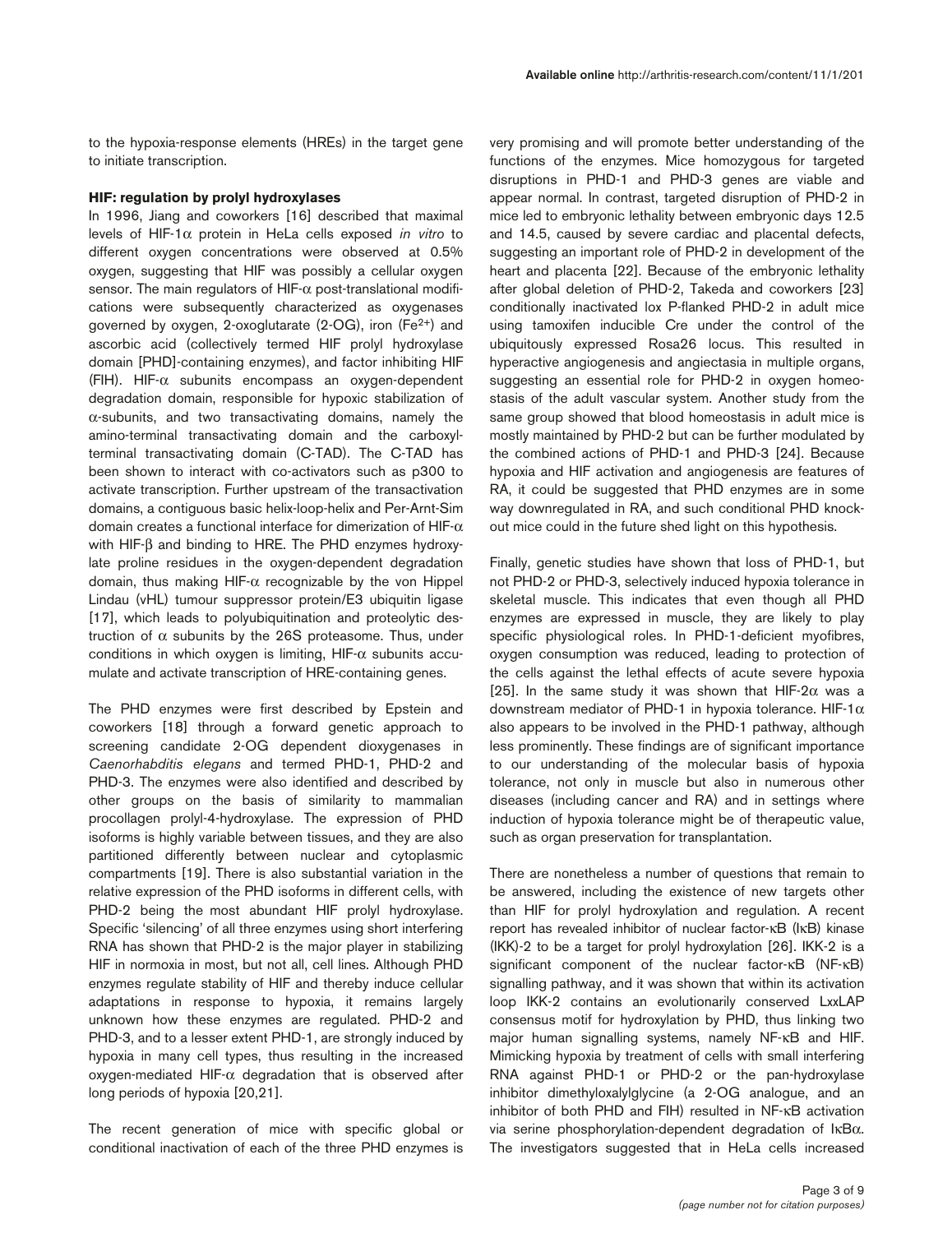NF-κB activity during hypoxia was through decreased PHD activity, and that PHD-1 negatively regulated IKK-2 via prolyl hydroxylation. Again, if PHD enzymes are in some way downregulated in RA, then this might lead to activation of the NF-κB signalling cascade. However, there is hardly any evidence in the current literature of expression of the HIF regulating PHD enzymes in the RA synovium. Therefore, in the future it will important to study the expression and regulation of these enzymes in RA.

#### **HIF: role of FIH**

FIH is an asparaginyl β-hydroxylase, which belongs to the same superfamily of 2-OG and Fe<sup>2+</sup>-dependent dioxygenases as the PHD. As opposed to proteolytic regulation of HIF- $\alpha$ subunits through proline hydroxylation, FIH regulates HIF function by deactivating the C-TAD, using oxygen as a cosubstrate, thereby preventing HIF- $\alpha$  heterodimerization with HIF-β and co-factors and preventing HIF transactivation in normoxia [27]. The C-TAD of HIF- $α$  contains asparagine residues (Asn803 in HIF-1 $\alpha$  and Asn851 in HIF-2 $\alpha$ ) targeted by FIH hydroxylation [28]. Hydroxylation occurs at the β-carbon of the asparagine residue, consequently (by way of steric hindrance) preventing the interaction of the HIF- $\alpha$ C-TAD with the cysteine/histidine-rich 1 domain of p300, a co-activator required for the heterodimerization and transcriptional activity of HIF [27]. The crystal structure of FIH reveals it to be a homodimeric protein [29], and disruption of dimerization of FIH, by use of site-directed mutagenesis, has shown the importance of the dimeric state for its function in recognizing HIF- $\alpha$  as a substrate [30]. Substrates other than HIF have been identified as targets for asparaginyl hydroxylation by FIH. These include proteins such as ankyrin repeat and SOCS box protein 4 (ASB4), thought to mediate ubiquitination of various target proteins, and the intracellular domain of the Notch receptor (involved in the maintenance of cells in an undifferentiated state), both of which notably contain ankyrin repeat motifs containing the asparagine residue hydroxylated by FIH [31]. Another target, identified only recently as an FIH substrate and also possessing an ankyrin repeat motif, is the IκB family of inhibitory proteins [32], providing further evidence that FIH-dependent asparaginyl hydroxylation is not restricted to HIF-α subunits. Although the functional result of asparaginyl hydroxylation of these proteins remains unclear (because the downstream effects are small), there is a suggestion that it may in fact involve HIF regulation, by the sequestering of FIH away from HIF, particularly in hypoxia.

Microenvironmental conditions in RA joints are characterized by low oxygen levels [3]. One property of FIH that contrasts with that of the PHD is its ability to function even in severe hypoxia [33]. In other words, when the availability of oxygen is low and PHD enzymes can no longer function (through lack of oxygen substrate), FIH is potentially still able to deactivate HIF that has escaped proteosomal degradation. It is unclear at present whether FIH is still active in RA synovium. As

recently as 2005, a small molecule inhibitor was developed to inhibit FIH specifically and upregulate a host of *bona fide* HIF target genes such as erythropoietin and VEGF [34]. This selective inhibition could therefore be of future benefit for therapeutic strategies requiring upregulated HIF activity.

#### **HIF regulation by inflammatory stimuli**

In parallel to the oxygen dependent pathway, HIF-1 $\alpha$  is also regulated by receptor-mediated signals under normoxic conditions [35-39], although the molecular pathways underlying these more subtle changes in HIF gene/protein expression have not been fully characterized. As is the case under hypoxic conditions, upregulation of  $HIF-1\alpha$  by inflammatory cytokines such as tumour necrosis factor (TNF)-α and IL-1β is thought to involve at least in part stabilization of protein [35,40,41]. For example, TNF-α was shown to upregulate HIF-1α protein levels whereas the HIF-1α mRNA levels remained unchanged [35,38,42]. IL-1β has also been shown to induce HIF-1 $\alpha$  protein in a lung epithelial cell line A549 through an NF-κB dependent pathway but did not alter the steady-state level of HIF-1α mRNA in these cells [42]. However, transcriptional effects have also been reported. Interestingly, in the context of RA, both IL-1β and TNF-α have been shown to increase mRNA for HIF-1 $α$  in RA fibroblasts [43,44]. IL-1 $β$ could also induce HIF-1 DNA binding activity in these cells. Bacterial lipopolysaccharide has also been reported to upregulate HIF-1 $\alpha$  transcription and/or protein levels [45,46].

Several regulatory pathways have been reported to be involved in the control of HIF- $\alpha$ , in particular phosphatidylinositol 3-kinase [47-52], p42/p44 mitogen-activated protein kinase [53], p38 mitogen-activated protein kinase and protein kinase Cδ [54]. The NF-κB pathway has also been implicated. Recently, using IKK-2 deficient mice, it was shown that NF- $\kappa$ B is required for HIF-1 $\alpha$  protein accumulation, and that absence of IKK-2 results in defective induction of HIF targets such as VEGF [55,56]. Conversely, hypoxia itself has been identified as an activator of NF-κB [57,58]. Given the importance of the HIF and NF-κB signalling cascades in the regulation of inflammation, further work to clarify the importance of crosstalk between these pathways is clearly required.

RA synovium is both hypoxic and expresses elevated levels of inflammatory cytokines. The HIF transcription factor family may thus represent an important convergence point in RA, integrating cellular responses to low oxygen tension and to inflammatory cytokines.

# **HIF and rheumatoid arthritis: regulation of angiogenesis and inflammation**

What might be the consequence of the hypoxic milieu in terms of RA pathogenesis? The classic hypoxia-responsive gene is VEGF, which has been detected at higher levels in the serum and synovial fluid of RA patients [59,60]. We have shown in several studies that hypoxia is a potent stimulus for VEGF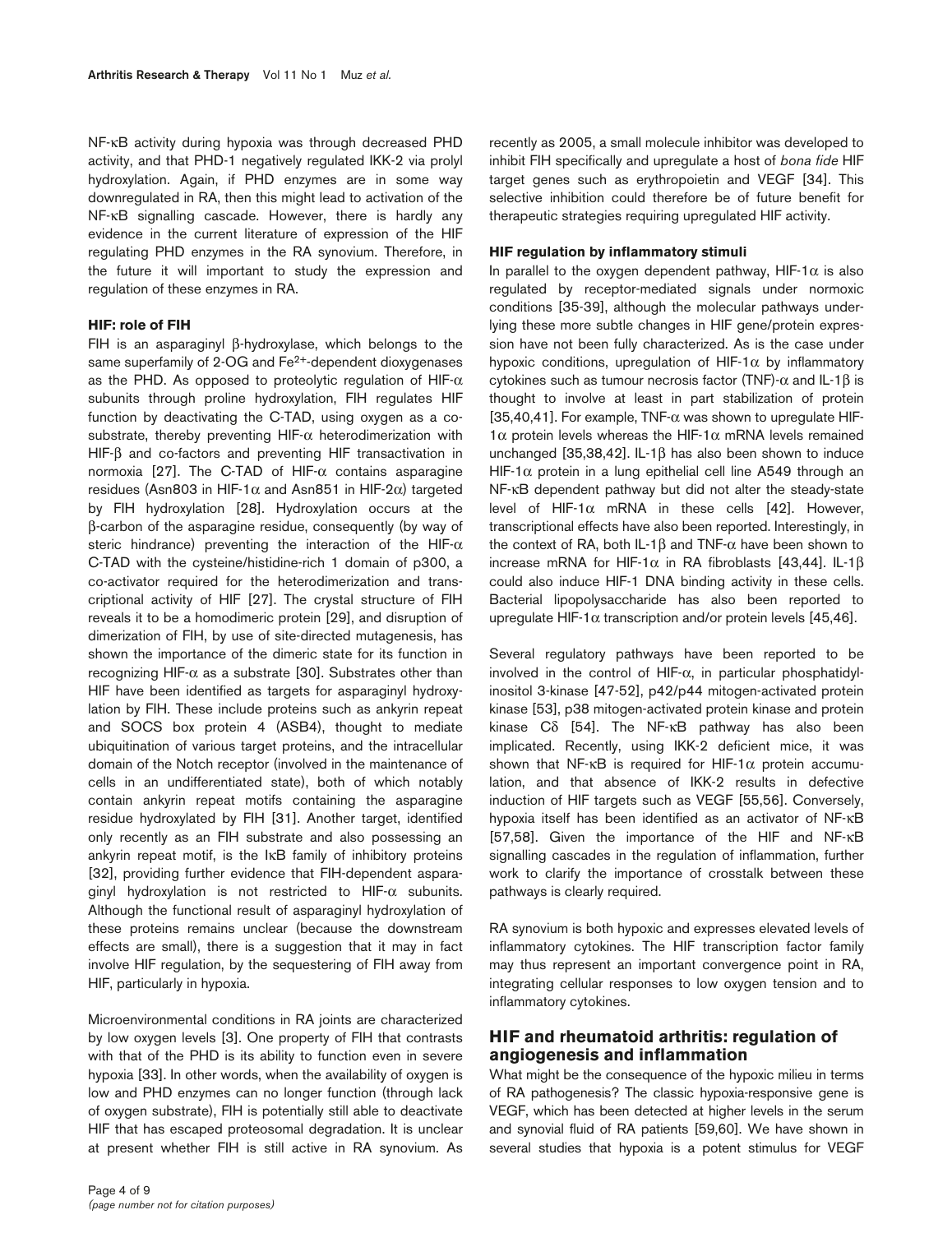induction in RA synovial membrane cell cultures, which contain lymphocytes, as well as macrophages and fibroblasts [60].

Besides VEGF, many other genes have been reported to be regulated by hypoxia in fibroblasts, including a variety of angiogenic and inflammatory mediators. Hypoxia has been reported to cause a general downregulation of gene expression in microarray studies in murine fibroblasts. Greijer and coworkers [61] observed a significant upregulation or downregulation of 159 genes by hypoxia; of these 45 were upregulated and 112 were downregulated. Using HIF-1 $\alpha$  null mouse fibroblasts, these authors were able to establish that, of the genes that were upregulated in their study, 89% were dependent on HIF-1, as opposed to only 17% of the downregulated genes. This supports a role for HIF-1 in upregulating genes necessary for cell survival and adaptation to stress. Chemokines play a key role in regulating cell trafficking to RA synovium. Stromal cell-derived factor-1 is a chemokine of the C-X-C family that is involved in inflammation and angiogenesis. RA fibroblasts are capable of secreting large amounts of stromal cell-derived factor-1 in response to treatment with hypoxia (1% oxygen) for 24 hours [62]. Monocyte chemoattractant protein-1 is elevated in RA synovium. Interestingly, we and others have reported a suppressive effect of hypoxia on monocyte chemoattractant protein-1 in RA synovial cells [5,63].

It is also becoming apparent that matrix metalloprotease (MMP) enzymes and their tissue inhibitors (TIMPs) are a further subset of molecules that may be regulated by hypoxia. The balance between MMPs and TIMPs is likely to influence cell invasion, within the context of angiogenesis (via degradation of extracellular matrix) and/or in terms of invasion by synovium of underlying tissue such cartilage, bone and tendon. A variety of MMPs have been shown to be regulated by hypoxia. When exposed to hypoxia, RA synovial fibroblasts exhibit increased protein levels of MMP-1 and MMP-3 [64]. Conversely, hypoxic RA synovial fibroblasts have been shown to decrease expression of TIMP-1 at both protein and mRNA levels [64]. TNF-α converting enzyme was also recently shown to be HIF-1 dependent [65], which could be important in regulating TNF- $\alpha$  levels in RA.

In summary, hypoxia may affect a host of genes that are involved in angiogenesis, apoptosis, cellular metabolism, matrix degradation and inflammation, thus perpetuating the cycle of reactions involved in RA development (Figure 1).

#### **Are there distinct roles for HIF isoforms?**

The past decade has yielded striking evidence that HIF may become a key target in RA therapy. Hypoxia is known to influence cellular responses relevant to RA pathogenesis, and thus by specific HIF inhibition it should be possible to modulate the activity of cells. The question that should be answered first is, what are the individual roles of HIF-1 $\alpha$  and HIF-2α, and which isoform should be blocked or activated?

A considerable amount of research has been carried out on HIF-1 $\alpha$  and HIF-2 $\alpha$  since the mid-1990s, showing their fundamental roles as mediators of transcriptional responses to hypoxia. A number of similarities have been shown, such as structure, regulation of activation and degradation via the vHL ubiquitin E3 ligase [17], as well as the mechanism of action, namely dimerization with HIF-1β, recognition and binding to HRE in the promoters of target genes [15]. Moreover, both isoforms are modified at the post-translational level by oxygen-dependent PHD and FIH-1 enzymes [18].

However, although there are many similarities between HIF-1 $α$  and HIF-2 $α$ , there is growing evidence revealing differences, implying that they play distinct biological roles in different cell types. The differences include presence in animals, with HIF-1 $\alpha$  being older evolutionally, existing from *C. elegans* to humans, whereas HIF-2α is present only in complicated vertebrates, namely chickens, quails, and mammals. HIF-1 $\alpha$  appears to be ubiquitously expressed, whereas HIF-2 $\alpha$  is more tissue restricted, being primarily expressed in the embryo vasculature and subsequently in the lung, kidney and liver. This is mirrored in the number of regulated genes. It was reported using short interfering RNA and Affymetrix gene chip analysis of hepatoma cells that 3% of all genes were regulated by hypoxia, with HIF-2 $\alpha$ regulating approximately 13% (36/271) of upregulated genes and 17% of downregulated genes (37/217) [66]. The vast majority of genes were HIF-1α dependent (75% of upregulated genes and 62% of downregulated genes), with the remainder apparently requiring both HIF-1α and HIF-2α. However, this study used human hepatoma Hep3B cell line, and it is not yet clear whether this might be true for cells in RA synovium.

Because of their structural similarities, it was believed that HIF-1 $\alpha$  and HIF-2 $\alpha$  were responsible for analogous responses to hypoxia. However, differences in RNA and protein stability (with HIF-1 $\alpha$  being transiently expressed and HIF-2 $\alpha$  expression being sustained in prolonged hypoxia) coupled with differences in co-factors engaged in regulation (such as NEMO, CITED-2 and ELK-1, which selectively cooperate with HIF-2 $\alpha$  [67]) suggested that the two isoforms differ not only in terms of the number of HIF-regulated genes but also, and most importantly, in the pattern of gene expression. This is supported by evidence for a HIF-1 $\alpha$ specific feedback loop mechanism that involves natural antisense HIF [68], PHD-2 and HIF-3 $\alpha$  [69], and differences in expression upon cytokine stimulation. For example, IL-1 and TNF-α induce HIF-1α, but not HIF-2α, in RA synovial fibroblasts [70]. HIF-1 $\alpha$  regulates genes involved in metabolism, regulating glycolysis and glucose uptake by glucose transporter-1 and glyceraldehyde 3-phosphate dehydrogenase [67,71]. In addition HIF-1 $\alpha$  activates angiogenesis, survival and invasion, most importantly in normal development and in response to stress. Conversely, HIF-2 $\alpha$  regulates a small group of genes, and is involved specifically in renal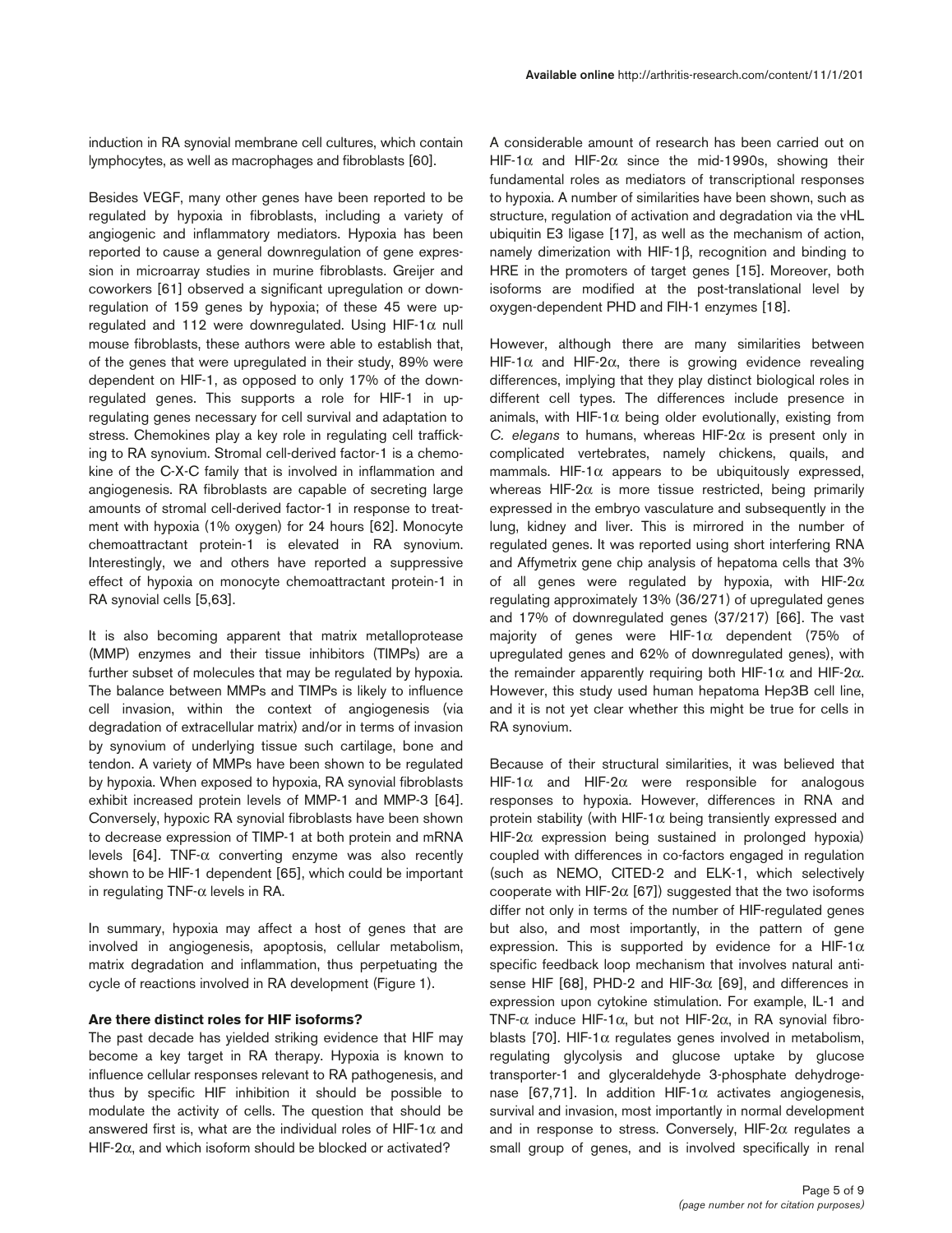



Role of hypoxia-regulated HIF transcription factors in RA. In the context of RA pathogenesis, hypoxia-induced stabilization of HIF-α protein can potentially modulate genes that are involved in angiogenesis (for example, VEGF), matrix degradation, apoptosis (for instance, BNIP-3), cellular metabolism (GLUT-1) and inflammation (cytokines and chemokines), thus perpetuating the destructive cascade of reactions. Furthermore, cytokines relevant to RA (IL-1 and TNF) can themselves modulate HIF levels. A schematic representation of a normal and RA joint is shown. Representative sections (×100 magnification, with bars indicating 20 μm) of RA tissue stained for HIF-1α and HIF-2α are shown, taken from two different RA patients. HIF-1α expression appears to be predominantly vascular associated, in areas of diffuse cellular infiltration, unlike HIF-2α, which was frequently associated with infiltrating cells distant form visible blood vessels. BNIP, BCL2/adenovirus E1B 19 kDa-interacting protein; COX, cyclo-oxygenase; GLUT, glucose transporter; HIF, hypoxia-inducible factor; IL, interleukin; MMP, matrix metalloprotease; RA, rheumatoid arthritis; TNF, tumour necrosis factor; VEGF, vascular endothelial growth factor.

tumourigenesis and regulation of genes with special functions. These biological functions ascribe to HIF-2 $\alpha$  a unique role, in comparison with the broader and more general role played by HIF-1 $α$ .

The aforementioned studies indicate that HIF-1 $\alpha$  and HIF-2 $\alpha$ play different roles. However, some findings imply that they play completely opposing roles. In their 2005 study, Raval, Lau and their coworkers [72] observed that HIF-2 $\alpha$  steers the anti-apoptotic response, because BCL2/adenovirus E1B 19 kDa-interacting protein (BNIP)3 (a pro-apoptotic factor) was downregulated by HIF-2α. In contrast, HIF-1α has proapoptotic properties because of upregulation of BNIP3. Indeed, BNIP3 has been reported to be upregulated by hypoxia in RA fibroblasts [73]. This is somewhat counterintuitive, because RA fibroblasts exhibit, if anything, reduced apoptosis. Additional striking evidence has been discovered in tumour development, showing that HIF-1 $\alpha$  and HIF-2 $\alpha$ display disparate effects on tumour growth [67]. It has become evident that  $\alpha$  subunits can act in completely opposite ways in endothelial and breast cancer cells, in which hypoxia-responsive genes were HIF-1α dependent, and in renal carcinoma cells, which seem to be critically dependent on HIF-2 $\alpha$  [67]. Raval and coworkers [72] have shown that in some cases over-expression of HIF-2α promotes tumour growth, whereas HIF-1 $\alpha$  inhibits tumour growth, in contrast to breast cancer cells, in which proliferation was retarded by HIF-2 $\alpha$  over-expression [74]. It has thus become clear that, by having contrasting effects on regulation of HIF-target genes, HIF-1 $\alpha$  and HIF-2 $\alpha$  may contribute to progression or regression of disease.

In RA synovium, HIF-1 $\alpha$  and HIF-2 $\alpha$  are expressed in the synovial lining and stromal cells [75]. In adjuvant-induced arthritis, HIF-1 $\alpha$  has been localized to synovium of inflamed joints [12]. Conversely, targeted deletion of HIF-1 $\alpha$  in cells of the myeloid lineage resulted in reduced arthritis in mice [76]. In RA synovium, we have also demonstrated that VEGF expression appears to closely resemble those of HIF-1 $\alpha$  and HIF-2 $\alpha$  [5]. VEGF was previously demonstrated to be regulated by HIF-1 $\alpha$  in many cells. However, in cells with defective vHL and expressing only HIF-2 $\alpha$  [67,72] and in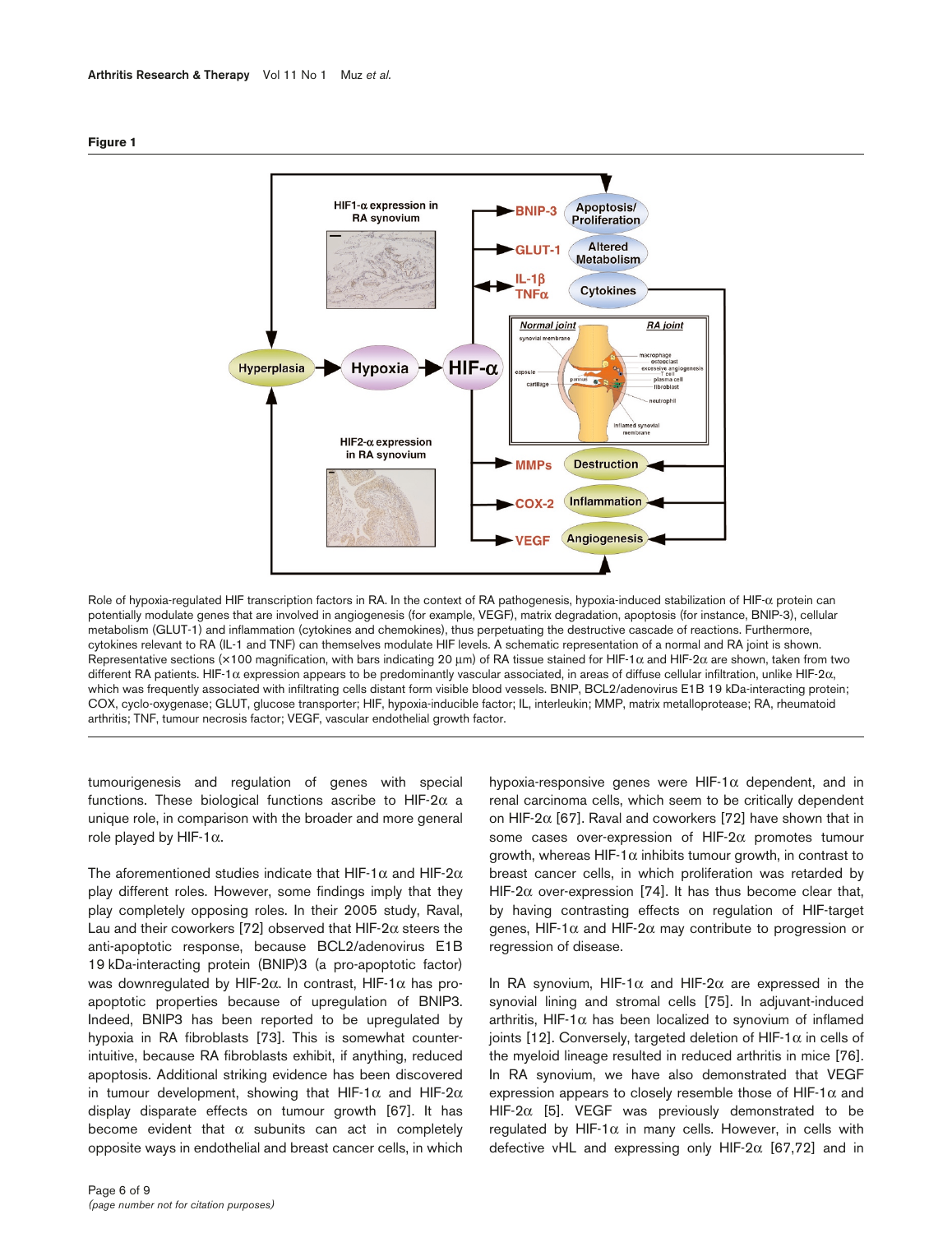This review is part of a series on *Hypoxia* edited by Ewa Paleolog.

Other articles in this series can be found at http://arthritis-research.com/articles/ review-series.asp?series=ar\_hypoxia

chondrocytes [77], VEGF was reduced by HIF-2 $\alpha$ knockdown and not by HIF-1 $\alpha$ . In summary, although both HIF-1 $\alpha$  and HIF-2 $\alpha$  have been shown to be expressed in RA synovium, it could be hypothesized that a switch might occur from a HIF-1 $\alpha$  dependent pro-apoptotic phenotype to a more HIF-2α dependent 'tumour-like' proliferative phenotype, leading to synovial hyperplasia.

## **Conclusions**

There is an emerging link between altered oxygen tension, angiogenesis, synovial invasion and disease progression in RA. The relative contributions of HIF-1 $\alpha$  and HIF-2 $\alpha$  in hypoxia-triggered cellular responses are subject to ongoing investigation. There are number of genes altered by hypoxia, among which some are HIF-1 $α$  dependent, some HIF-2 $α$ dependent and some respond equally to both isoforms. Many of these genes, such as VEGF, are critically involved in RA progression. Interestingly, HIF-2α is gaining more interest because studies have revealed that in some cell lines this isoform may be as important as HIF-1α. Based on the assumption that there are genes that are regulated by HIF-1 $\alpha$ , HIF-2 $\alpha$  or both, an understanding of the biology of the HIF transcription family may eventually lead to the development of therapies aimed at interfering with this key signalling pathway, and hence to modulation of hypoxiadependent pathologies such as RA. Of relevance, the inhibitor 2-methoxyestradiol has been suggested to suppress HIF-1 $\alpha$  and its downstream target genes such as VEGF and glucose transporter-1, and has also been shown to suppress arthritis *in vivo* in animal models. A clinical trial of 2 methoxyestradiol is planned in RA, and this may yield further insight into the links between hypoxia, angiogenesis, inflammatory cell trafficking and matrix breakdown in RA.

#### **Competing interests**

The authors declare that they have no competing interests.

#### **References**

- Wiesener MS, Maxwell PH: HIF and oxygen sensing; as impor**tant to life as the air we breathe?** *Ann Med* 2003, **35:**183-190.
- 2. Sokka T: **Work disability in early rheumatoid arthritis.** *Clin Exp Rheumatol* 2003, **21:**S71-74.
- 3. Lund-Olesen K: **Oxygen tension in synovial fluids.** *Arthritis Rheum* 1970, **13:**769-776.
- 4. Richman AI, Su EY, Ho G Jr: **Reciprocal relationship of synovial fluid volume and oxygen tension.** *Arthritis Rheum* 1981, **24:** 701-705.
- 5. Sivakumar B, Akhavani MA, Winlove CP, Taylor PC, Paleolog EM, Kang N: **Synovial hypoxia as a cause of tendon rupture in rheumatoid arthritis.** *J Hand Surg [Am]* 2008, **33:**49-58.
- 6. Larsen H, Akhavani MA, Raatz Y, Paleolog EM: **Gene expression studies to investigate disease mechanisms in rheumatoid arthritis: does angiogenesis play a role?** *Curr Rheumatol Rev* 2007, **3:**243-251.
- 7. Blake DR, Merry P, Unsworth J, Kidd BL, Outhwaite JM, Ballard R, Morris CJ, Gray L, Lunec J: **Hypoxic-reperfusion injury in the inflamed human joint.** *Lancet* 1989, **1:**289-293.
- 8. Naughton D, Whelan M, Smith EC, Williams R, Blake DR, Grootveld M: **An investigation of the abnormal metabolic status of synovial fluid from patients with rheumatoid arthritis by high field proton nuclear magnetic resonance spectroscopy.** *FEBS Lett* 1993, **317:**135-138.
- Lee YA, Kim JY, Hong SJ, Lee SH, Yoo MC, Kim KS, Yang HI: **Synovial proliferation differentially affects hypoxia in the joint cavities of rheumatoid arthritis and osteoarthritis patients.** *Clin Rheumatol* 2007, **26:**2023-2029.
- 10. Jawed S, Gaffney K, Blake DR: **Intra-articular pressure profile of the knee joint in a spectrum of inflammatory arthropathies.** *Ann Rheum Dis* 1997, **56:**686-689.
- 11. Singh D, Nazhat NB, Fairburn K, Sahinoglu T, Blake DR, Jones P: **Electron spin resonance spectroscopic demonstration of the generation of reactive oxygen species by diseased human synovial tissue following ex vivo hypoxia-reoxygenation.** *Ann Rheum Dis* 1995, **54:**94-99.
- 12. Peters CL, Morris CJ, Mapp PI, Blake DR, Lewis CE, Winrow VR: **The transcription factors hypoxia-inducible factor 1alpha and Ets-1 colocalize in the hypoxic synovium of inflamed joints in adjuvant-induced arthritis.** *Arthritis Rheum* 2004, **50:**291-296.
- 13. Etherington PJ, Winlove P, Taylor P, Paleolog E, Miotla JM: **VEGF release is associated with reduced oxygen tensions in experimental inflammatory arthritis.** *Clin Exp Rheumatol* 2002, **20:** 799-805.
- 14. Semenza GL, Wang GL: **A nuclear factor induced by hypoxia via de novo protein synthesis binds to the human erythropoietin gene enhancer at a site required for transcriptional activation.** *Mol Cell Biol* 1992, **12:**5447-5454.
- 15. Wang GL, Jiang BH, Rue EA, Semenza GL: **Hypoxia-inducible factor 1 is a basic-helix-loop-helix-PAS heterodimer regulated by cellular O2 tension.** *Proc Natl Acad Sci USA* 1995, **92:**5510- 5514.
- 16. Jiang BH, Semenza GL, Bauer C, Marti HH: **Hypoxia-inducible factor 1 levels vary exponentially over a physiologically relevant range of O2 tension.** *Am J Physiol* 1996, **271:**C1172-C1180.
- 17. Maxwell PH, Wiesener MS, Chang GW, Clifford SC, Vaux EC, Cockman ME, Wykoff CC, Pugh CW, Maher ER, Ratcliffe PJ: **The tumour suppressor protein VHL targets hypoxia-inducible factors for oxygen-dependent proteolysis.** *Nature* 1999, **399:** 271-275.
- 18. Epstein AC, Gleadle JM, McNeill LA, Hewitson KS, O'Rourke J, Mole DR, Mukherji M, Metzen E, Wilson MI, Dhanda A, Tian YM, Masson N, Hamilton DL, Jaakkola P, Barstead R, Hodgkin J, Maxwell PH, Pugh CW, Schofield CJ, Ratcliffe PJ: *C. elegans* **EGL-9 and mammalian homologs define a family of dioxygenases that regulate HIF by prolyl hydroxylation.** *Cell* 2001, **107:**43-54.
- 19. Metzen E, Berchner-Pfannschmidt U, Stengel P, Marxsen JH, Stolze I, Klinger M, Huang WQ, Wotzlaw C, Hellwig-Burgel T, Jelkmann W, Acker H, Fandrey J: **Intracellular localisation of human HIF-1 alpha hydroxylases: implications for oxygen sensing.** *J Cell Sci* 2003, **116:**1319-1326.
- 20. Marxsen JH, Stengel P, Doege K, Heikkinen P, Jokilehto T, Wagner T, Jelkmann W, Jaakkola P, Metzen E: **Hypoxia-inducible factor-1 (HIF-1) promotes its degradation by induction of HIFalpha-prolyl-4-hydroxylases.** *Biochem J* 2004, **381:**761-767.
- 21. Pescador N, Cuevas Y, Naranjo S, Alcaide M, Villar D, Landazuri MO, Del Peso L: **Identification of a functional hypoxia-responsive element that regulates the expression of the egl nine homologue 3 (egln3/phd3) gene.** *Biochem J* 2005, **390:**189- 197.
- 22. Takeda K, Ho VC, Takeda H, Duan LJ, Nagy A, Fong GH: **Placental but not heart defects are associated with elevated hypoxia-inducible factor alpha levels in mice lacking prolyl hydroxylase domain protein 2.** *Mol Cell Biol* 2006, **26:**8336- 8346.
- 23. Takeda K, Cowan A, Fong GH: **Essential role for prolyl hydroxylase domain protein 2 in oxygen homeostasis of the adult vascular system.** *Circulation* 2007, **116:**774-781.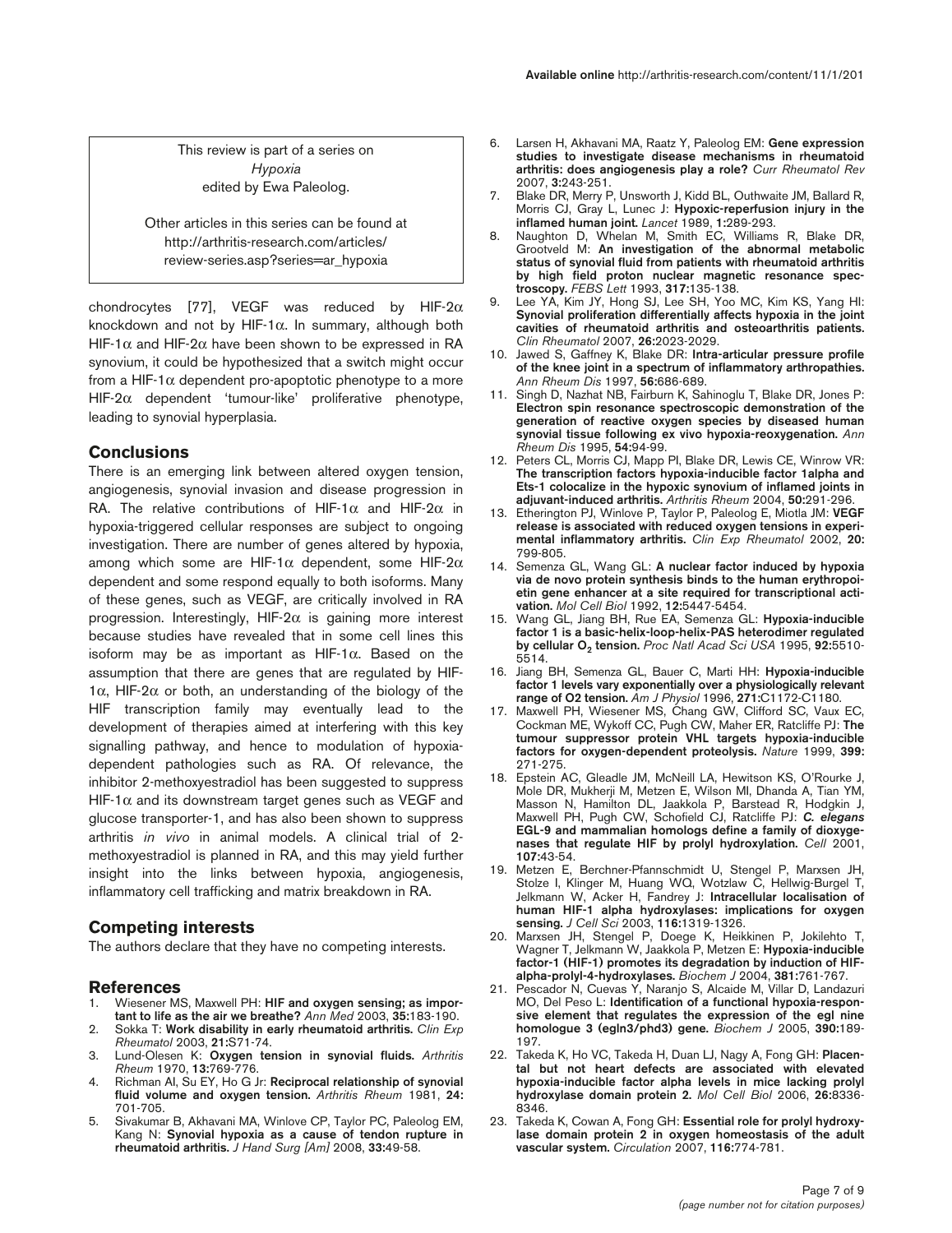- 24. Takeda K, Aguila HL, Parikh NS, Li X, Lamothe K, Duan LJ, Takeda H, Lee FS, Fong GH: **Regulation of adult erythropoiesis by prolyl hydroxylase domain proteins.** *Blood* 2008, **111:**3229- 3235.
- 25. Aragones J, Schneider M, Van Geyte K, Fraisl P, Dresselaers T, Mazzone M, Dirkx R, Zacchigna S, Lemieux H, Jeoung NH, Lambrechts D, Bishop T, Lafuste P, Diez-Juan A, Harten SK, Van Noten P, De Bock K, Willam C, Tjwa M, Grosfeld A, Navet R, Moons L, Vandendriessche T, Deroose C, Wijeyekoon B, Nuyts J, Jordan B, Silasi-Mansat R, Lupu F, Dewerchin M, Pugh C, Salmon P, Mortelmans L, Gallez B, Gorus F, Buyse J, Sluse F, Harris RA, Gnaiger E, Hespel P, Van Hecke P, Schuit F, Van Veldhoven P, Ratcliffe P, Baes M, Maxwell P, Carmeliet P: **Deficiency or inhibition of oxygen sensor Phd1 induces hypoxia tolerance by reprogramming basal metabolism.** *Nat Genet* 2008, **40:**170- 180.
- 26. Cummins EP, Berra E, Comerford KM, Ginouves A, Fitzgerald KT, Seeballuck F, Godson C, Nielsen JE, Moynagh P, Pouyssegur J, Taylor CT: **Prolyl hydroxylase-1 negatively regulates IkappaB kinase-beta, giving insight into hypoxia-induced NFkappaB activity.** *Proc Natl Acad Sci USA* 2006, **103:**18154-18159.
- 27. Ema M, Hirota K, Mimura J, Abe H, Yodoi J, Sogawa K, Poellinger L, Fujii-Kuriyama Y: **Molecular mechanisms of transcription activation by HLF and HIF1alpha in response to hypoxia: their stabilization and redox signal-induced interaction with CBP/ p300.** *EMBO J* 1999, **18:**1905-1914.
- 28. Hewitson KS, McNeill LA, Riordan MV, Tian YM, Bullock AN, Welford RW, Elkins JM, Oldham NJ, Bhattacharya S, Gleadle JM, Ratcliffe PJ, Pugh CW, Schofield CJ: **Hypoxia-inducible factor (HIF) asparagine hydroxylase is identical to factor inhibiting HIF (FIH) and is related to the cupin structural family.** *J Biol Chem* 2002, **277:**26351-26355.
- 29. Elkins JM, Hewitson KS, McNeill LA, Seibel JF, Schlemminger I, Pugh CW, Ratcliffe PJ, Schofield CJ: **Structure of factor-inhibiting hypoxia-inducible factor (HIF) reveals mechanism of oxidative modification of HIF-1 alpha.** *J Biol Chem* 2003, **278:** 1802-1806.
- 30. Lancaster DE, McNeill LA, McDonough MA, Aplin RT, Hewitson KS, Pugh CW, Ratcliffe PJ, Schofield CJ: **Disruption of dimerization and substrate phosphorylation inhibit factor inhibiting hypoxia-inducible factor (FIH) activity.** *Biochem J* 2004, **383:** 429-437.
- 31. Ferguson JE, 3rd, Wu Y, Smith K, Charles P, Powers K, Wang H, Patterson C: ASB4 is a hydroxylation substrate of FIH and pro**motes vascular differentiation via an oxygen-dependent mechanism.** *Mol Cell Biol* 2007, **27:**6407-6419.
- 32. Cockman ME, Lancaster DE, Stolze IP, Hewitson KS, McDonough MA, Coleman ML, Coles CH, Yu X, Hay RT, Ley SC, Pugh CW, Oldham NJ, Masson N, Schofield CJ, Ratcliffe PJ: **Posttranslational hydroxylation of ankyrin repeats in IkappaB proteins by the hypoxia-inducible factor (HIF) asparaginyl hydroxylase, factor inhibiting HIF (FIH).** *Proc Natl Acad Sci USA* 2006, **103:**14767-14772.
- 33. Koivunen P, Hirsila M, Gunzler V, Kivirikko KI, Myllyharju J: **Catalytic properties of the asparaginyl hydroxylase (FIH) in the oxygen sensing pathway are distinct from those of its prolyl 4-hydroxylases.** *J Biol Chem* 2004, **279:**9899-9904.
- 34. McDonough MA, McNeill LA, Tilliet M, Papamicael CA, Chen QY, Banerji B, Hewitson KS, Schofield CJ: **Selective inhibition of factor inhibiting hypoxia-inducible factor.** *J Am Chem Soc* 2005, **127:**7680-7681.
- 35. Zhou J, Schmid T, Brune B: **Tumor necrosis factor-alpha causes accumulation of a ubiquitinated form of hypoxia inducible factor-1alpha through a nuclear factor-kappaBdependent pathway.** *Mol Biol Cell* 2003, **14:**2216-2225.
- 36. Scharte M, Han X, Bertges DJ, Fink MP, Delude RL: **Cytokines induce HIF-1 DNA binding and the expression of HIF-1 dependent genes in cultured rat enterocytes.** *Am J Physiol Gastrointest Liver Physiol* 2003, **284:**G373-G384.
- 37. Hellwig-Burgel T, Rutkowski K, Metzen E, Fandrey J, Jelkmann W: **Interleukin-1beta and tumor necrosis factor-alpha stimulate DNA binding of hypoxia-inducible factor-1.** *Blood* 1999, **94:** 1561-1567.
- 38. Albina JE, Mastrofrancesco B, Vessella JA, Louis CA, Henry WL, Jr., Reichner JS: **HIF-1 expression in healing wounds: HIF-1alpha induction in primary inflammatory cells by TNF-alpha.** *Am J Physiol Cell Physiol* 2001, **281:**C1971-1977.
- 39. Bilton RL, Booker GW: **The subtle side to hypoxia inducible factor (HIFalpha) regulation.** *Eur J Biochem* 2003, **270:**791- 798.
- 40. Metzen E, Zhou J, Jelkmann W, Fandrey J, Brune B: **Nitric oxide impairs normoxic degradation of HIF-1alpha by inhibition of prolyl hydroxylases.** *Mol Biol Cell* 2003, **14:**3470-3481.
- 41. McMahon S, Charbonneau M, Grandmont S, Richard DE, Dubois CM: **Transforming growth factor beta1 induces hypoxiainducible factor-1 stabilization through selective inhibition of PHD2 expression.** *J Biol Chem* 2006, **281:**24171-24181.
- 42. Jung Y, Isaacs JS, Lee S, Trepel J, Liu ZG, Neckers L: **Hypoxiainducible factor induction by tumour necrosis factor in normoxic cells requires receptor-interacting protein-dependent nuclear factor kappa B activation.** *Biochem J* 2003, **370:**1011- 1017.
- 43. Thornton RD, Lane P, Borghaei RC, Pease EA, Caro J, Mochan E: **Interleukin 1 induces hypoxia-inducible factor 1 in human gingival and synovial fibroblasts.** *Biochem J* 2000, **350 Pt 1:**307- 312.
- 44. Westra J, Brouwer E, Bos R, Posthumus MD, Doornbos-van der Meer B, Kallenberg CG, Limburg PC: **Regulation of cytokineinduced HIF-1alpha expression in rheumatoid synovial fibroblasts.** *Ann N Y Acad Sci* 2007, **1108:**340-348.
- 45. Frede S, Stockmann C, Freitag P, Fandrey J: **Bacterial lipopolysaccharide induces HIF-1 activation in human monocytes via p44/42 MAPK and NF-kappaB.** *Biochem J* 2006, **396:** 517-527.
- 46. Nishi K, Oda T, Takabuchi S, Oda S, Fukuda K, Adachi T, Semenza GL, Shingu K, Hirota K: **LPS induces hypoxiainducible factor 1 activation in macrophage-differentiated cells in a reactive oxygen species-dependent manner.** *Antioxid Redox Signal* 2008, **10:**983-995.
- 47. Mazure NM, Chen EY, Laderoute KR, Giaccia AJ: **Induction of vascular endothelial growth factor by hypoxia is modulated by a phosphatidylinositol 3-kinase/Akt signaling pathway in Haras-transformed cells through a hypoxia inducible factor-1 transcriptional element.** *Blood* 1997, **90:**3322-3331.
- 48. Alvarez-Tejado M, Alfranca A, Aragones J, Vara A, Landazuri MO, del Peso L: **Lack of evidence for the involvement of the phosphoinositide 3-kinase/Akt pathway in the activation of hypoxia-inducible factors by low oxygen tension.** *J Biol Chem* 2002, **277:**13508-13517.
- 49. Jiang BH, Jiang G, Zheng JZ, Lu Z, Hunter T, Vogt PK: **Phosphatidylinositol 3-kinase signaling controls levels of hypoxiainducible factor 1.** *Cell Growth Differ* 2001, **12:**363-369.
- 50. Stiehl DP, Jelkmann W, Wenger RH, Hellwig-Burgel T: **Normoxic induction of the hypoxia-inducible factor 1alpha by insulin and interleukin-1beta involves the phosphatidylinositol 3-kinase pathway.** *FEBS Lett* 2002, **512:**157-162.
- 51. Treins C, Giorgetti-Peraldi S, Murdaca J, Semenza GL, Van Obberghen E: **Insulin stimulates hypoxia-inducible factor 1 through a phosphatidylinositol 3-kinase/target of rapamycindependent signaling pathway.** *J Biol Chem* 2002, **277:**27975- 27981.
- 52. Belaiba RS, Bonello S, Zahringer C, Schmidt S, Hess J, Kietzmann T, Gorlach A: **Hypoxia up-regulates hypoxia-inducible factor-1alpha transcription by involving phosphatidylinositol 3-kinase and nuclear factor kappaB in pulmonary artery smooth muscle cells.** *Mol Biol Cell* 2007, **18:**4691-4697.
- 53. Richard DE, Berra E, Gothie E, Roux D, Pouyssegur J: **p42/p44 mitogen-activated protein kinases phosphorylate hypoxiainducible factor 1alpha (HIF-1alpha) and enhance the transcriptional activity of HIF-1.** *J Biol Chem* 1999, **274:** 32631-32637.
- 54. Baek SH, Lee UY, Park EM, Han MY, Lee YS, Park YM: **Role of protein kinase Cdelta in transmitting hypoxia signal to HSF and HIF-1.** *J Cell Physiol* 2001, **188:**223-235.
- 55. Rius J, Guma M, Schachtrup C, Akassoglou K, Zinkernagel AS, Nizet V, Johnson RS, Haddad GG, Karin M: **NF-kappaB links innate immunity to the hypoxic response through transcriptional regulation of HIF-1alpha.** *Nature* 2008, **453:**807-811.
- 56. van Uden P, Kenneth NS, Rocha S: **Regulation of hypoxiainducible factor-1alpha by NF-kappaB.** *Biochem J* 2008, **412:** 477-484.
- 57. Walmsley SR, McGovern NN, Whyte MK, Chilvers ER: **The HIF/VHL pathway: from oxygen sensing to innate immunity.** *Am J Respir Cell Mol Biol* 2008, **38:**251-255.